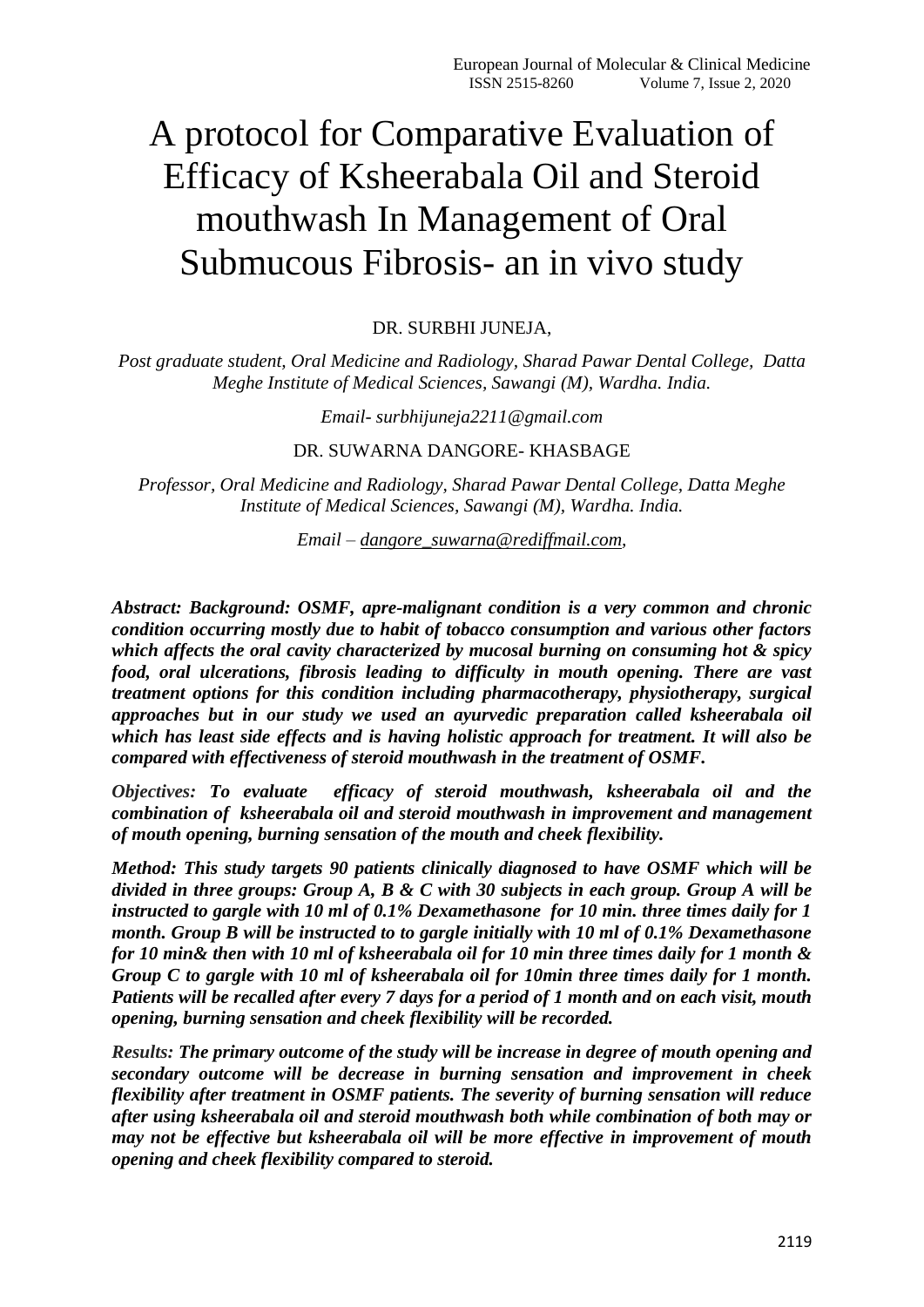*Conclusion: An attempt to determine the effectiveness of ksheerabala oil compared to steroid mouthwash in treatment of OSMF is taken as an holistic approach. Also, motivating and empowering the patient to cease the habit of tobacco and making them aware with its complications is utmost important. Also, being an ayurvedic preparation, ksheerabala oil will have more holistic approach and better outcome in the management of OSMF.*

#### *Keywords: Ksheerabala oil, Steroid mouthwash, OSMF treatment*

### **INTRODUCTION:**

Oral submucous fibrosis (OSMF) is a well known chronic, insidious, premalignant condition that affects mucosa of mouth, as well as the pharynx and the upper two-thirds of the esophagus, that characteristically shows epithelial and sub-epithelial inflammation, succeeding by fibro-elastic alterations in sub-mucosa that results in difficulty to open mouth due to marked rigidity.<sup>1,2</sup> The burning sensation and difficulty to eat hot, spicy food occurs due to epithelial atrophy. The disease occurs mostly in India with prevalence in Kerala of around 0.4 percent, Andhra Pradesh-  $0.04$  percent and Gujarat-  $0.2$  percent.<sup>3</sup> It also occurs in South East Asia and there are cases which were reported in Kenya, China, United Kingdom, and Saudi Arab.<sup>4</sup>

The OSMF prevalence has increased over the past four decades ranging from 0.03 to 6.42 with 5 million cases just in India. OSMF causes detrimental health-related impacts such as functional limitations and psychosocial impairment with significant worsening of QoL in advanced stages<sup>5</sup>. Pathogenesis of OSMF is multifactorial. The exact etiology of OSMF is not known but is in close relation to the areca nut chewing. Areca nut contains primarily arecoline alkaloid which has the capacity to modulate matrix metalloproteinases, lysyl oxidases and collagenases, affecting collagen metabolism leading to an increased fibrosis.<sup>6</sup>

The etiological factors considered to trigger this disease process includes chewing of areca nut, deficiency of nutrients, predisposition of genes and various immunological processes.<sup>7,8</sup> Nutritional deficiency, primarily of iron and vitamins, over consumption of chilies and spicy food, genetic predisposition and smoking is also implicated in the etiology of OSMF. Histopathologically, OSMF is characterised initially by hyperplasia of epithelium, followed by epithelial atrophy due to loss of rete pegs, increased collagen deposition, sub-epithelial chronic inflammatory cell infiltrate, decreased vascularity, and hyalinization of tissue of submucosa and there is flat epithelium and connective tissue interface.  $9,10$ 

The rate of malignant transformation in OSMF ranges from  $7\%$ -13% <sup>11</sup> and dysplastic changes is seen in 26% of OSMF lesions that is consistent with the high rate of transformation into malignancy.<sup>12</sup> Treatment of OSMF consists of nutritional supplements and antioxidants, physiotherapy, immunomodulatory drugs, steroids injection intra-lesionally, hyaluronidase, human placental extracts either single or in combination at initial stages of disease and surgical measures need to be taken in advanced stage.<sup>13</sup>

Therapeutic effects of corticosteroids are mainly anti inflammatory and direct healing action. Steroids are immunosuppressive agents that prevents or suppresses the inflammation present in oral submucous fibrosis, thus heals this condition.<sup>14</sup> Various forms like pastes, ointments and lotions have been used in different studies but due to better access in posterior region of oral cavity, mouthwashes are more useful than topical forms.<sup>15</sup> Corticosteroid mouthwashes also help in management of painful ulcers. Due to very limited success of medical and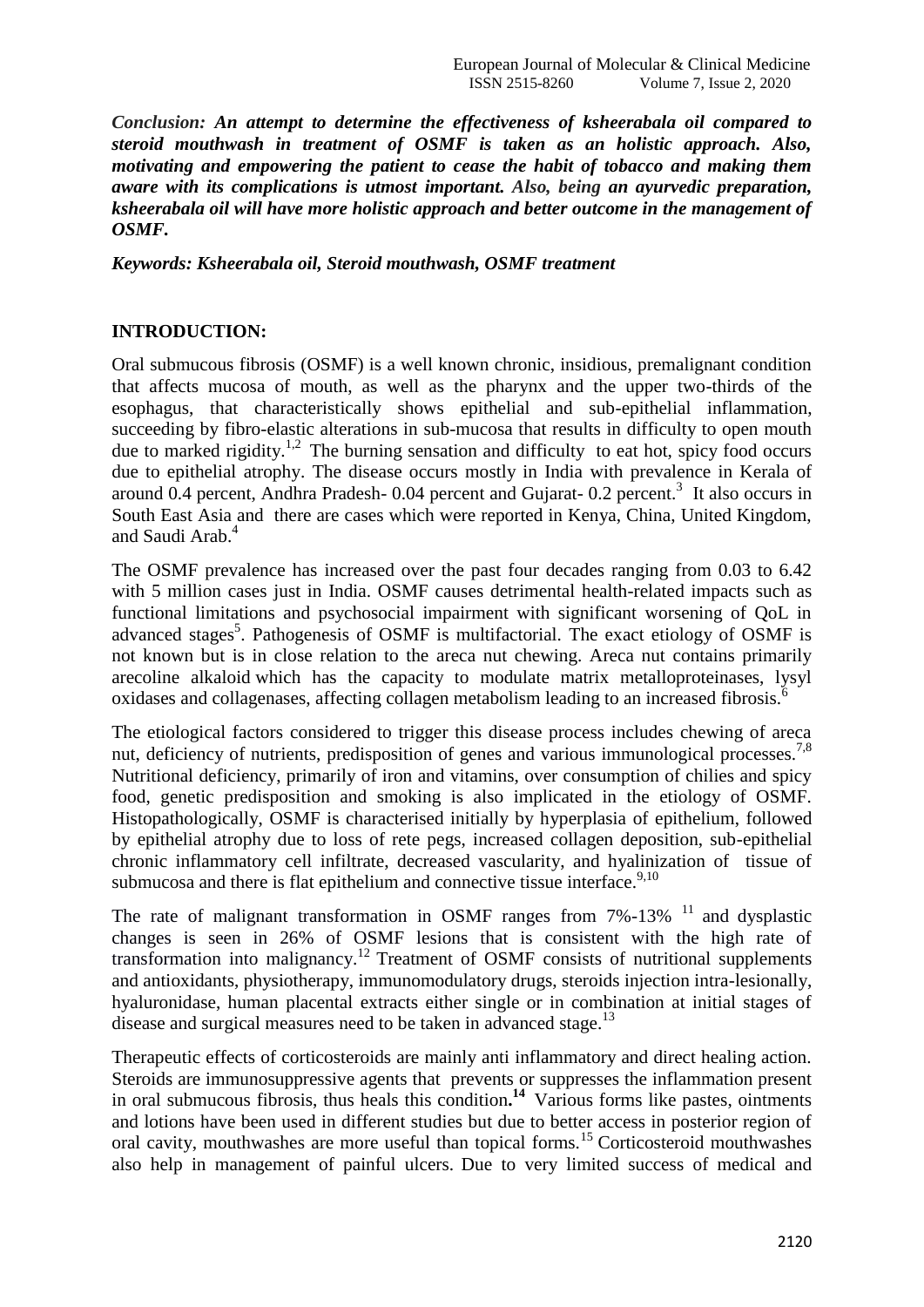surgical interventions because of adverse effects and recurrence.<sup>16</sup> Due to limitations of the present treatment options available, there is a necessity to find an effective & reliable remedy.

Life style changes along with ayurvedic treatment can provide relief to the patient without causing any side effects.<sup>17</sup> Various ayurvedic preparations has been used in previous studies like turmeric(curcumin), aloe-vera and tulsi for management of OSMF. The name Ksheerabalataila was first mentioned in sahasra yoga, an authentic Ayurvedic formulary of kerala. Ksheera(cow milk), Bala(sidacordifolia Linn) and Tila taila(sesame oil) are the main ingredients of this preparation. Cow milk, as we know, has all the minerals which are required for growth & development of bones, nerves and muscles, it also improves immunity and accelerates wound healing.

Sidacordifolia(Bala) is a herb from the *Malvaceae* family that is used widely in ayurvedic medicine and contains alkaloids to extent of 0.085%. Studies have reported that S. cordifolia has analgesic, anti-inflammatory  $\&$  hepato-protective activities.<sup>18,19,20</sup>

Sesame oil is rich in antioxidants and also contains linoleic acid that gives both antibacterial and anti inflammatory properties. Hence, aim of the parallel group trial study is being conducted in department of Oral medicine & Radiology to determine **whether in Oral Submucous Fibrosis patients Ksheerabala Oil is more effective compared to steroid mouthwash in mouth opening, burning sensation & cheek flexibility**

### **Objectives:**

In management of mouth opening, burning sensation of mouth and cheek flexibility,

- To evaluate efficacy of steroid mouthwash
- To evaluate efficacy of ksheerabala oil
- To evaluate efficacy of combination of ksheerabala oil and steroid mouthwash
- To compare efficacy of ksheerabala oil, steroid mouthwash and combination of ksheerabala oil & steroid mouthwash

#### **Material and methods:**

Research ethics approval: The research protocol is approved by the Institutional Ethics Committee (IEC) with the reference number- DMIMS(DU)/IEC/2018-19/7524.

After taking approval from Institutional Ethics Committee, the present in vivo study will be conducted in department of Oral Medicine &Radiology, Sharad Pawar Dental College and Hospital ,Sawangi(Meghe), Wardha. The sample size of 90 patients clinically diagnosed to have OSMF will be divided into three groups: Group A, B & C with 30 subjects in each group. Patients from all groups will be examined thoroughly.

Tablet Dexona 0.5mg (company name Zydus Alidac) will be purchased from the pharmacy & dispensed to the patient to use as gargle. Patient will be asked to dissolve 2 tablets each of 0.5 mg (dexamethasone IP, brand name Dexona) in 10ml of water to prepare 0.1% conc. Of **dexamethasone mouthwash** and the **Ksheerabala oil** will be prepared at the Dattatray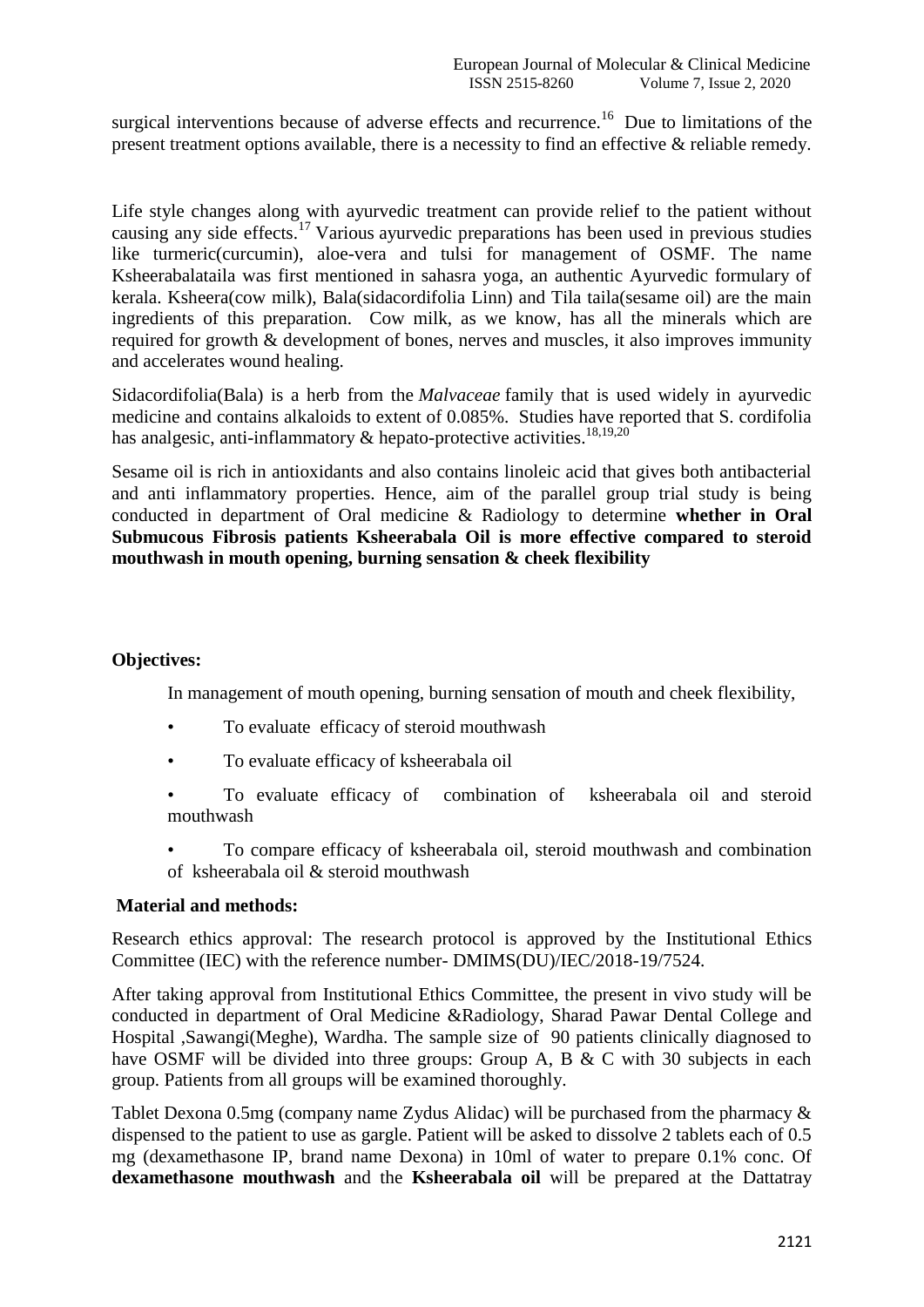Ayurved Rasashala, Department of Rasa shastra and Bhaishajya Kalpana, Mahatma Gandhi Ayurved College, Hospital & Research Centre, Salod(H) Wardha. The method of preparation of ksheerabala oil is according to Ashtang Hridaya.<sup>21</sup> As bala i.e; Sida cordifolia is not available or rare so instead of Sida cordifolia, Abutilon indicum will be used as a bala. The useful part of bala (Abutilon indicum) is whole plant, for the preparation of oil.

# **Ayurvedic Formulation of ksheerabala oil:**

Ingredients: 1. Bala Kashaya(decoction) – 16 parts

- Bala Kalka(paste) 1 part
- Tila taila(sesame oil)  $-4$  parts
- Godugdha(cow milk) 4 parts

Method of preparation: 1. Take all the ingredients in steel vessel and mix together and boil on moderate fire.

2. Heating is continued till all the water contents are evaporated completely.

3. On cooling, taila is filtered through doubled muslin cloth and stored in 200ml of amber colored air-tight bottle& bottle will be labelled with date of manufacturing and expiry.

#### **Inclusion criteria:**

Patients above the age of 18 years diagnosed clinically with oral submucous fibrosis will be included in study.

#### **Exclusion criteria:**

1. Subjects who are undergoing treatment for oral submucous fibrosis for last 6 months

2. Patients with TMJ problems, Pericoronitis of lower third molars etc. which may cause reduced mouth opening.

3. Subjects with past history of TB, Diabetes Mellitus & endocrinal disorders.

4. Pregnant or lactating female patients.

5. Patients with other local or systemic conditions which are known to cause burning of oral mucosa.

#### **Total 90 subjects are divided into three groups as:**

**Group A :** 30 patients having OSMF will be instructed to **gargle with 10 ml of 0.1% Dexamethasone for 10 min**& then spit it out, **three times daily for 1 month.**

**Group B :** 30 patients having OSMF will be instructed to to **gargle with 10 ml of 0.1% Dexamethasone for 10 min**& then spit it out **and** after 5 min, **gargle with 10 ml of ksheerabala oil for 10 min** & then spit out the oil, **three times daily for 1 month.**

**Group C :** 30 patients having OSMF will be instructed to **gargle with 10 ml of ksheerabala oil for 10min** & then spit out the oil, **three times daily for 1 month.** Patients will be instructed not to consume anything for next 15 minutes and will be recalled after every 7 days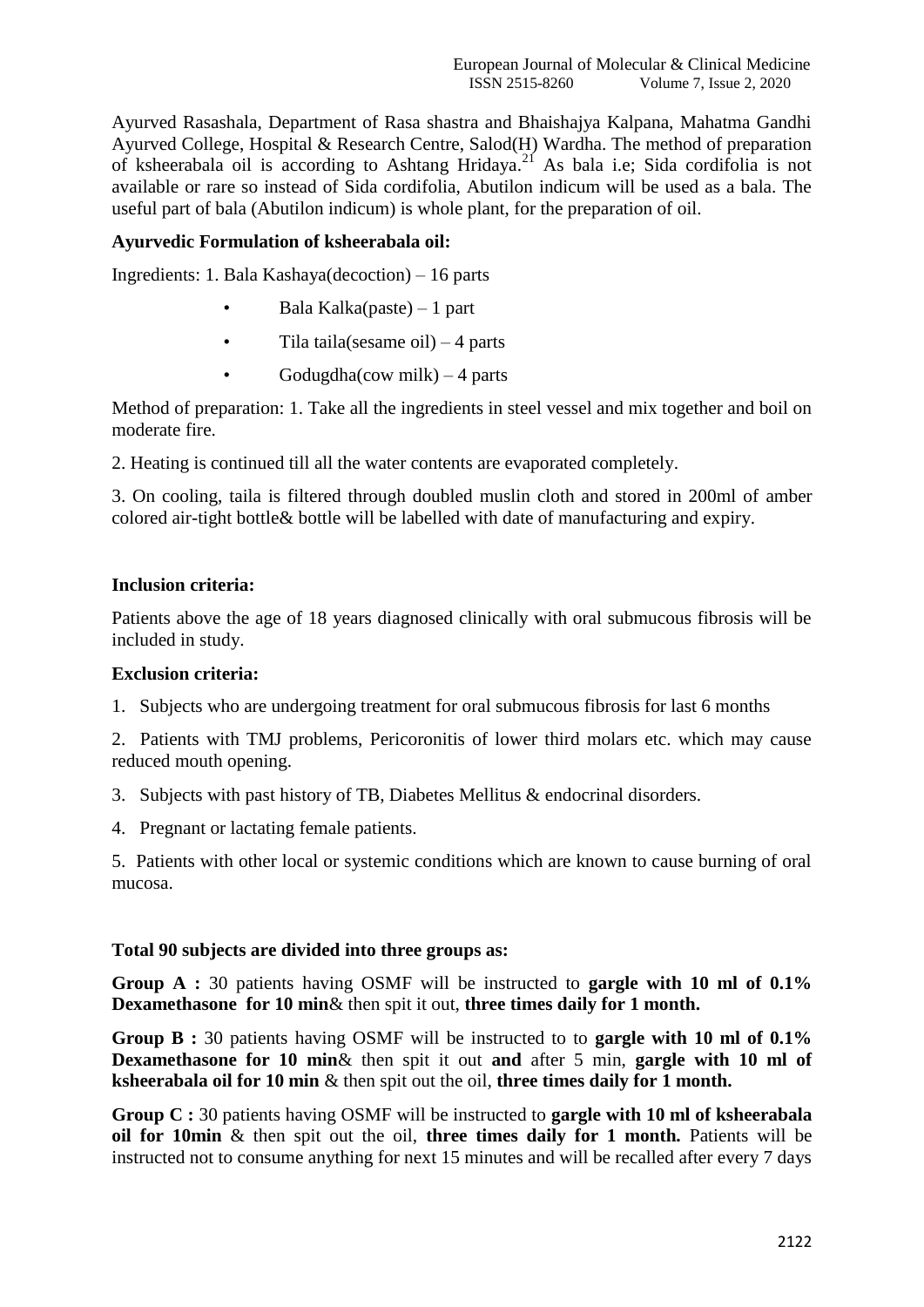for a period of 1 month (total 4 visits for each patient). On each visit; mouth opening, burning sensation and cheek flexibility will be recorded.

## **1. Mouth opening:**

**Objective:** It is the distance at maximum opened mouth between the centre of incisal edges of upper central incisors and lower central incisors . In edentulous patients, the inter ridge (alveolar) distance along the midline will be measured . The inter-incisal distance will be measured on Verniercalipre (in millimetres).



**Subjective:** It should be evaluated by asking the patient, extent of mouth opening before and after treatment and whether he/she is satisfied with it, by scoring according to VAS scale.



#### **2. Burning sensation:**

**Objective:** Burning sensation will be evaluated using VAS (VISUAL ANALOGUE SCALE) before and after treatment.



#### **3. Cheek flexibility:**

**Objective: 1) Cheek blow method:**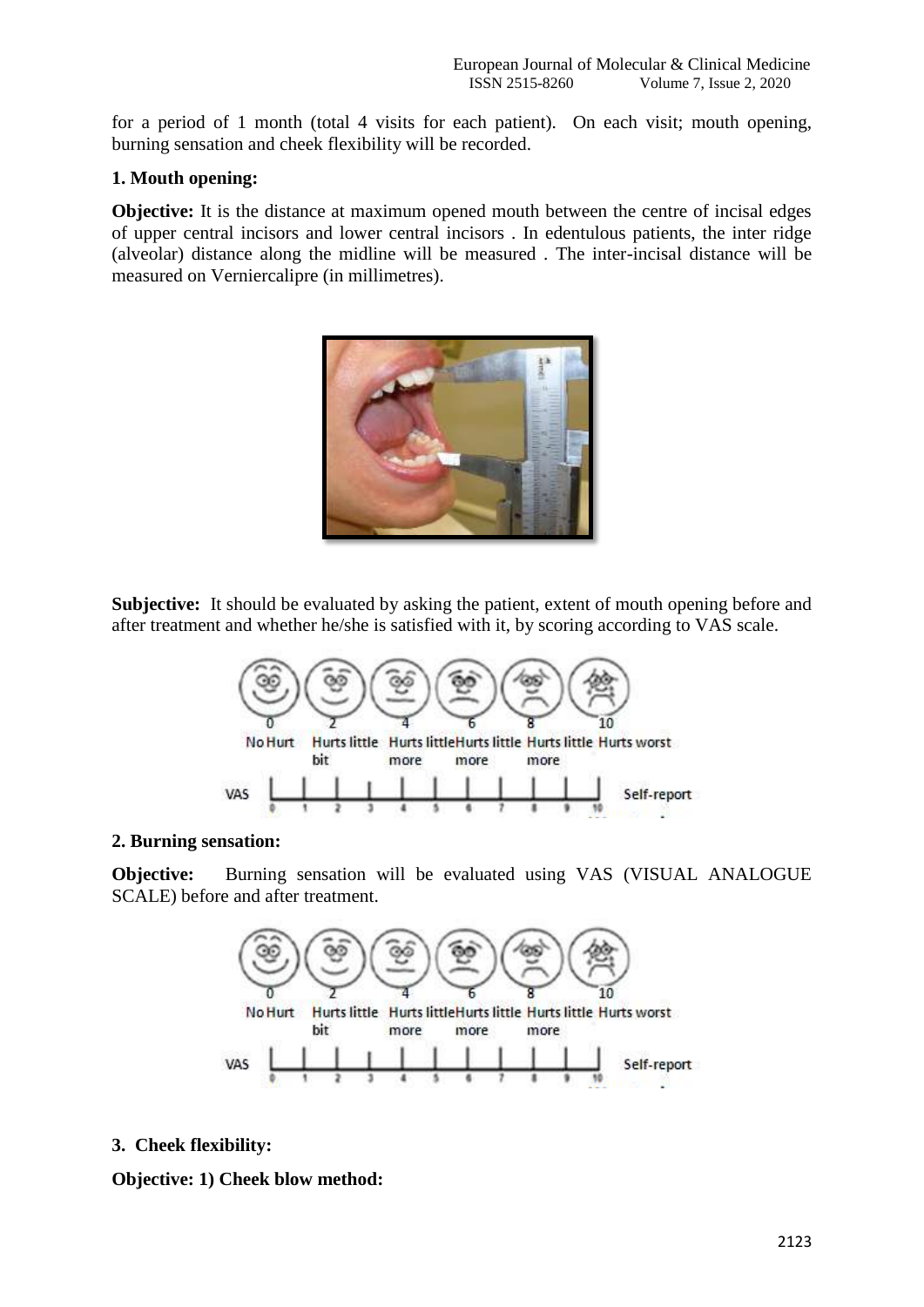A line will be drawn from the tragus of ear to the angle of mouth. An imaginary perpendicular line from the outer canthus of ipsilateral eye will be extended downwards to intersect the ala tragus line using a protractor at 90 degree.

The point of intersection will be marked as a reference point. This will be done on both right and left side.The distance between two reference points will be recorded at normal centric occlusion as C1.The subject will be then asked to blow cheek fully with lips closed and the distance between the reference points will be recorded as C2.

The difference between two points (values) C2-C1, will be used as a measure of cheek flexibility.



**2. Palpation of fibrous bands:** The fibrous bands are palpated over right buccal mucosa, left buccal mucosa, floor of the mouth, retromolar region, upper & lower labial mucosa to determine the taughtness and whether it has reduced after treatment.

After palpation of bands, staging is given



**Subjective:** It can be evaluated by asking patients percentage of his satisfaction with the reduced stiffness of buccal mucosa and ability to blow cheeks, before and after treatment by scoring according to VAS scale.

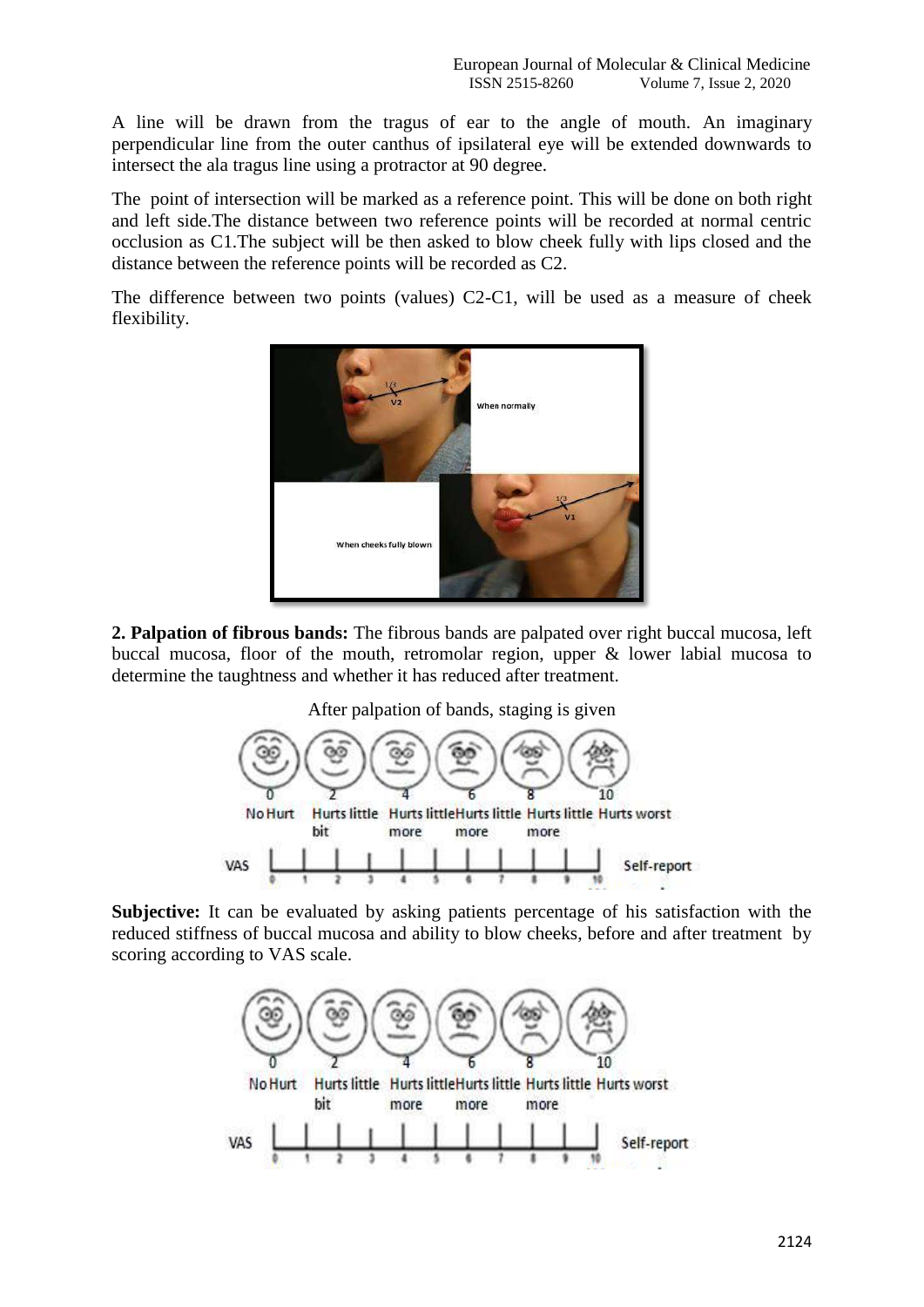The grading of OSMF is done according to clinical & functional staging of Haider SM, Merchant AT, Fikree FF, Rahbar MH (1999):

Clinical and functional staging:

Clinical stage-

- 1- Faucial bands only
- 2- Faucial and buccal bands
- 3- Faucial, buccal and labial bands.

Functional stage-

- A- Mouth opening > or equal to 20mm
- B- Mouth opening 11-19mm
- C- Mouth opening < or equal to 10mm

**Data entry:** All the obtained data will be entered in the structured tabular format

**Statistical analysis:** Total 90 sample size having OSMF will be divided into 3 groups and 30 sample in each group will be taken. Participants will be compared for mouth opening, burning sensation and cheek flexibility using ksheerabala oil, steroid mouthwash& combination. Mean and standard deviation will be calculated. One way anova test will be used for analysis.

**Expected Results:** The **primary outcome** of the study is to check mouth opening using ksheerabala oil and steroid mouthwash in OSMF patients

**Secondary outcome** is to check burning sensation and cheek flexibility using ksheerabala oil and steroid mouthwash in OSMF patients

#### **Discussion:**

This is an attempt to investigate the effectiveness of ksheerabala oil compared to steroid mouthwash in treatment of OSMF. Although there are various modalities available for its treatment but have some form of side- effects. Being an ayurvedic holistic formulation with minimal side-effects, ksheerabala oil can be a useful alternative. It contains sida cordifolia, sesame oil and cow milk having analgesic, anti-inflammatory & hepato-protective properties. Sesame oil is rich in antioxidants and also contains linoleic acid that gives both antibacterial and anti inflammatory properties. Even compared to steroids, ksheerabala oil can be an appropriate alternative to potentially harmful steroids. So, ksheerabala oil can be used for the treatment of OSMF. A number of articles on oral submucous fibrosis were reported <sup>21-23</sup>. Gondivkar et al reported on quality of life in cases of Oral submucous fibrosis  $24-26$ . Hande et al reported on role of hypoxia in malignant transformation of oral submucous fibrosis $^{27}$ . Balogun, S et al Effects of Separate and Combined Chronic Ingestion of Codeine and Tramadol on Feeding Behaviour of Female Albino Rats<sup>28</sup> Sarode et al studied the dysplastic features relevant to malignant transformation in OSMF<sup>29</sup>. Panchbhai reported the effect of oral submucous fibrosis on jaw dimensions $^{30}$ .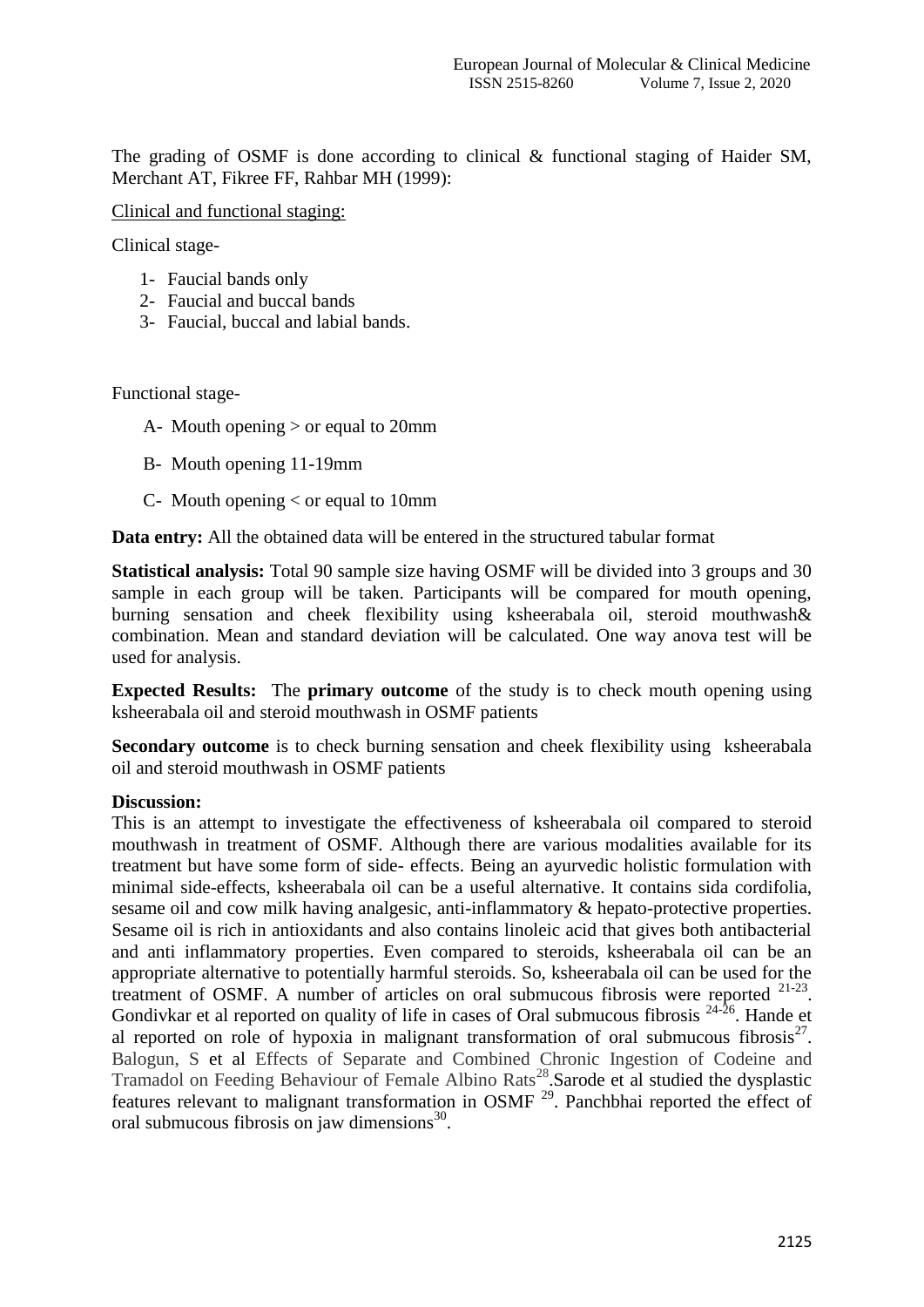#### **REFERENCES:**

- [1] Pindborg JJ and Sirsat SM. Oral submucous fibrosis. Oral Surg. Oral Med. Oral Pathol. 1966; 22:764-779.
- [2] Pindborg JJ, Mehta FS,Gupta PC, Daftary DK. Prevalence of oral submucous fibrosis among 50,915 Indian villagers. Br J Cancer 1968; 22:646-654
- [3] Shah B, Lewis MA, Bedi R: Oral submucous fibrosis 11 year-old Bangladeshi girl living in United Kingdom. Br Dent J 2001, 191:130-2.
- [4] Greenberg MS, Glick M, Ship JA. Burket′ s Oral Medicine. Hamilton: BC Decker 2015;103
- [5] Cox SC, Walker DM. Oral submucous fibrosis: A review. ADJ 1996;41:294-99.
- [6] Oral submucous fibrosis: Its pathogenesis and management. BDJ 1986;160:429.
- [7] Ongole R. Text book of oral medicine, oral diagnosis and oral radiology. Elsevier India; 2013;133-173.
- [8] Vasant VS, Rinku DK, Vruturaj VS, Millind DS. Management of oral sub-mucous fibrosis: A review. Indian J Dent Sci. 2012;4:107-14.
- [9] Jain L, Jain M , Qureshi S, DaymaA,Vrinda S. A comparative clinicalstudy to evaluate the efficacy of aloevera& triamcinolone acetonidein oral submucous fibrosis. Orissa J Otolaryngology Head NeckSurgery. 2017 Dec; 11(2): 35-40.
- [10] Ahadian H.,AkhavanKarbassi MH., Vahidi AR., Owlia F. Comparision of two corticosteroids mouthwashes in treatment of symptomatic oral lichen planus. J Dent Shiraz Univ Med Scien. 2012 June; 13(2): 49-53.
- [11] Rajendran R. Benign and malignant tumors of the oral cavity. In: Rajendran R, Sivapathasundharam B, editors. Shafer's Textbook of Oral Pathology.  $6<sup>th</sup>$ ed. New Delhi: Reed Elsevier Private Limited 2009; 96-100.
- [12] Srivastava A, Agarwal R, Singh OP. Clinical evaluation of the role of tulsi and turmeric in the management of oral submucous fibrosis: A pilot, prospective observational study. J Ayurveda Integr Med. 2015; 6(1):45-49.
- [13] Kanth VR, Diwan PV. Analgesic, anti-inflammatory and hypoglycaemic activities of SidaCordifolia. Phytother Res. 1999;13:75-7.
- [14] Rao KS, Mishra SH. Antihepatotoxic activity of SidaCordifolia whole plant. Fitoterapia. 1998;LXIX:20-3.
- [15] Sutradhar RK, Rahman MA, Ahmad MU, Datta BK, Bachar SC, Saha A. Analgesic and anti-inflammatory activities of Sidacodifolia Linn. Indian J Pharmacol. 2006;38:207-8.
- [16] Patel KR, Rajagopala M, Vaghela D B,Shah A. A pilot study on Ayurvedic management of oral submucousfibrosis.Ayu 2015;36:34-40.
- [17] Nair CG, Geethesh RR, Honwad S, Mundugaru R. A comparative study on the anti-inflammatory effects of trividhapaka of Ksheerabalataila. Int J Res Ayurveda Pharm. 2015 Nov;6:692-5.
- [18] Ahadian H, AkhavanKarbassi MH, Vahidi AR, Owlia F. Comparison of two corticosteroids mouthwashes in treatment of symptomatic oral lichen planus. Journal of Dentistry. 2012 Jun 1;13(2):49-53.
- [19] Vaseemuddin S. Comparison of 0.1% Dexamethasone and 0.2% Triamcinolone acetonide mouthwashes for treatment of Oral lichen planus- A clinical study.Int J Com Health and Med Res 2017;3(2):11-14